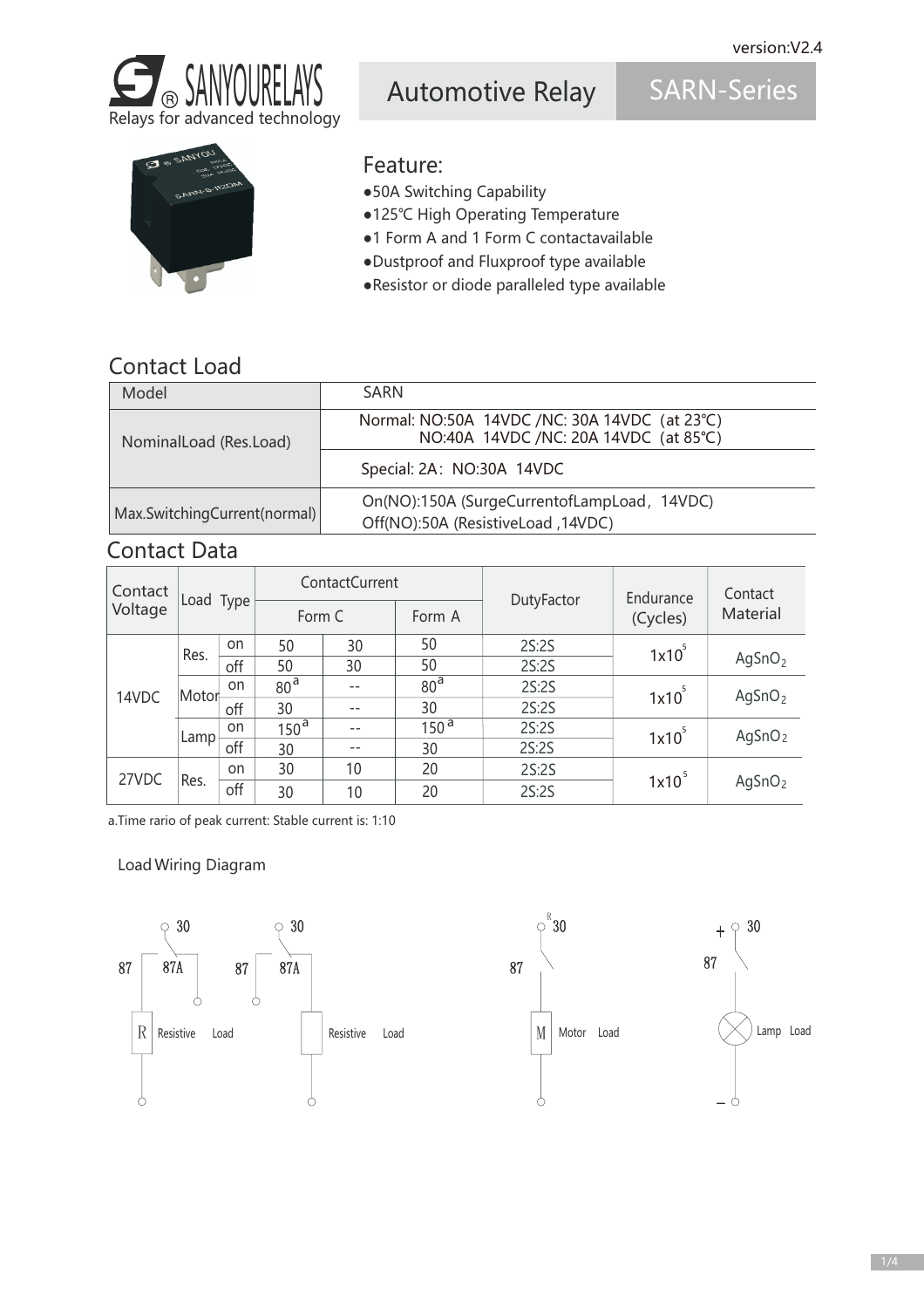#### Characteristic Data

| Contact Material                                     | SilverAlloy                                                                                                                        |                                                     |  |  |  |
|------------------------------------------------------|------------------------------------------------------------------------------------------------------------------------------------|-----------------------------------------------------|--|--|--|
| Dropping Voltageof Contacts                          | 200mv/at 10A (max)                                                                                                                 |                                                     |  |  |  |
| Operate Time                                         | 10msec.Max.                                                                                                                        |                                                     |  |  |  |
| Release Time                                         | ordinary type:10msec.Max. with resistor or diode type :15 msec. Max.                                                               |                                                     |  |  |  |
| Initial Insulation Resistance                        | 100MΩ Min.(DC500V)                                                                                                                 |                                                     |  |  |  |
|                                                      | OP/OP: AC500V, 50/60Hzfor 1min.                                                                                                    |                                                     |  |  |  |
| Initial Dielectric Strength                          | IP/OP: AC500V, 50/60Hzfor 1min.                                                                                                    |                                                     |  |  |  |
| <b>Vibration Resistance</b>                          | 5~22.3Hz at double amplitude of 10 mm<br>22.3~500Hz $98m/s^2$                                                                      |                                                     |  |  |  |
| <b>Shock Resistance</b>                              | <b>NO 30G/NC 5G</b>                                                                                                                |                                                     |  |  |  |
| <b>Collision Response</b><br>acceleration(T/TC Type) | The relay will respond when acceleration is $>$ 30g 11msec.<br>The relay will not respond when acceleration is $\leq 10$ g 11msec. |                                                     |  |  |  |
|                                                      | Mechanical (10,800ops./h)                                                                                                          | $1x10^7$ cycles                                     |  |  |  |
| Endurance (operations)                               | Electrical (900ops./h)                                                                                                             | See the contact parameters table                    |  |  |  |
| <b>Ambient Temperature</b>                           |                                                                                                                                    | $-40^{\circ}$ C ~ +125 $^{\circ}$ C(nocondensation) |  |  |  |
| <b>Unit Weight</b>                                   | Approx. 32.0q                                                                                                                      |                                                     |  |  |  |

#### $Coil Data$ (at 20 $°C$ )

| Nominal<br>Voltage<br>(VDC) | Nominal<br>Operating<br>Current<br>$10\%$ (mA) | Coil<br>$\pm 10\%$ ( $\Omega$ ) | Parallel<br>Resistance Resistance Resistance allowable<br>$(\Omega)$ | Equivalent<br>$(\Omega)$ | Max.<br>Voltage    | Pick-up<br>Voltage<br>(Max.) | Voltage<br>(Min.)            | Drop-out Coil Power<br>(W) |
|-----------------------------|------------------------------------------------|---------------------------------|----------------------------------------------------------------------|--------------------------|--------------------|------------------------------|------------------------------|----------------------------|
| 12                          | 133.33                                         | 90                              |                                                                      |                          |                    |                              |                              | Approx.1.6                 |
| 12                          | 133.33                                         | 90                              | 680                                                                  | 80                       | 150% of<br>Nominal | 60% of<br>Nominal<br>Voltage | 10% of<br>Nominal<br>Voltage | Approx.1.8                 |
| 24                          | 66.7                                           | 360                             |                                                                      |                          | Voltage            |                              |                              | Approx.1.6                 |
| 24                          | 66.7                                           | 360                             | 2700                                                                 | 320                      |                    |                              |                              | Approx.1.8                 |

## Ordering Information

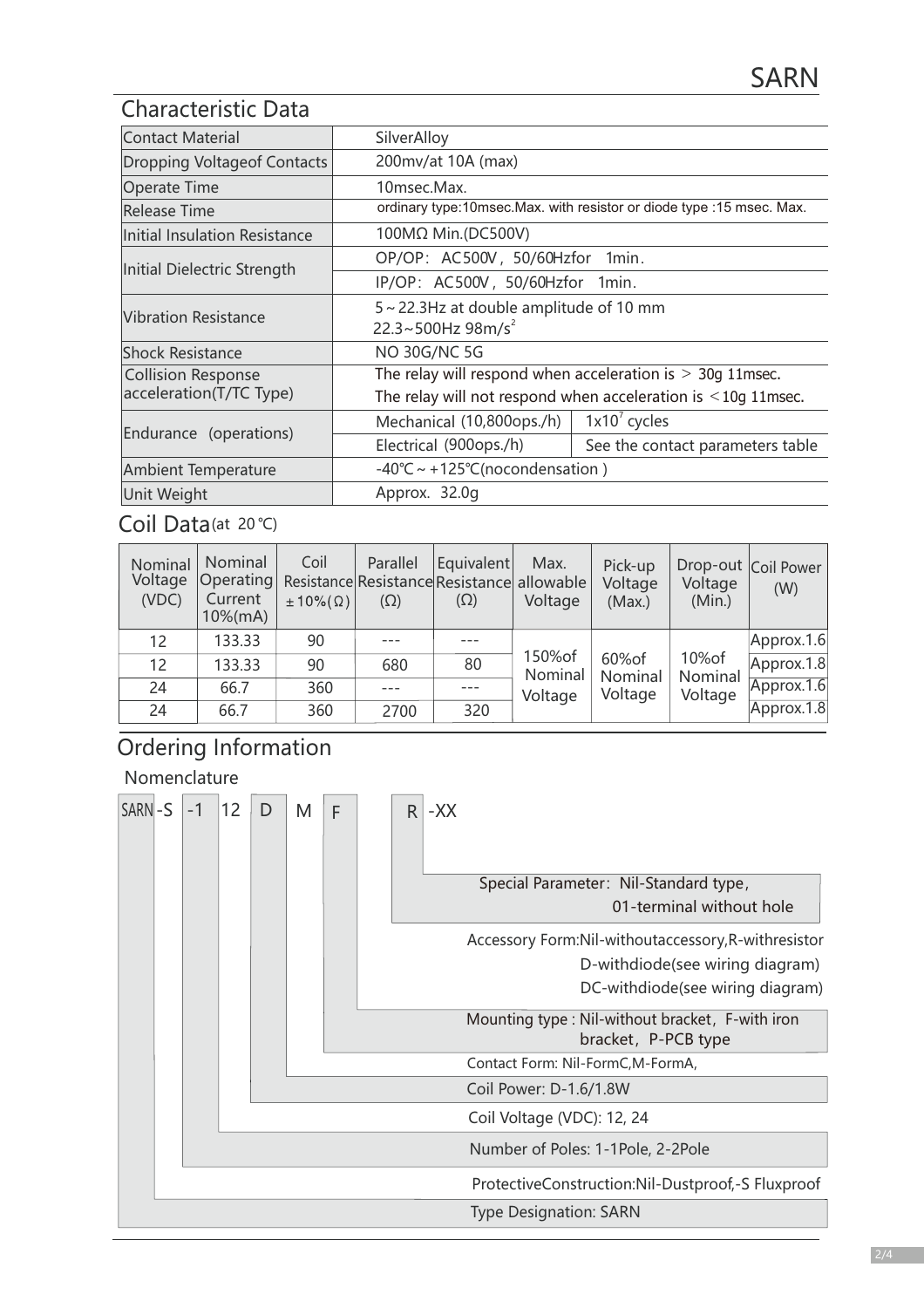# OutlineDimensions